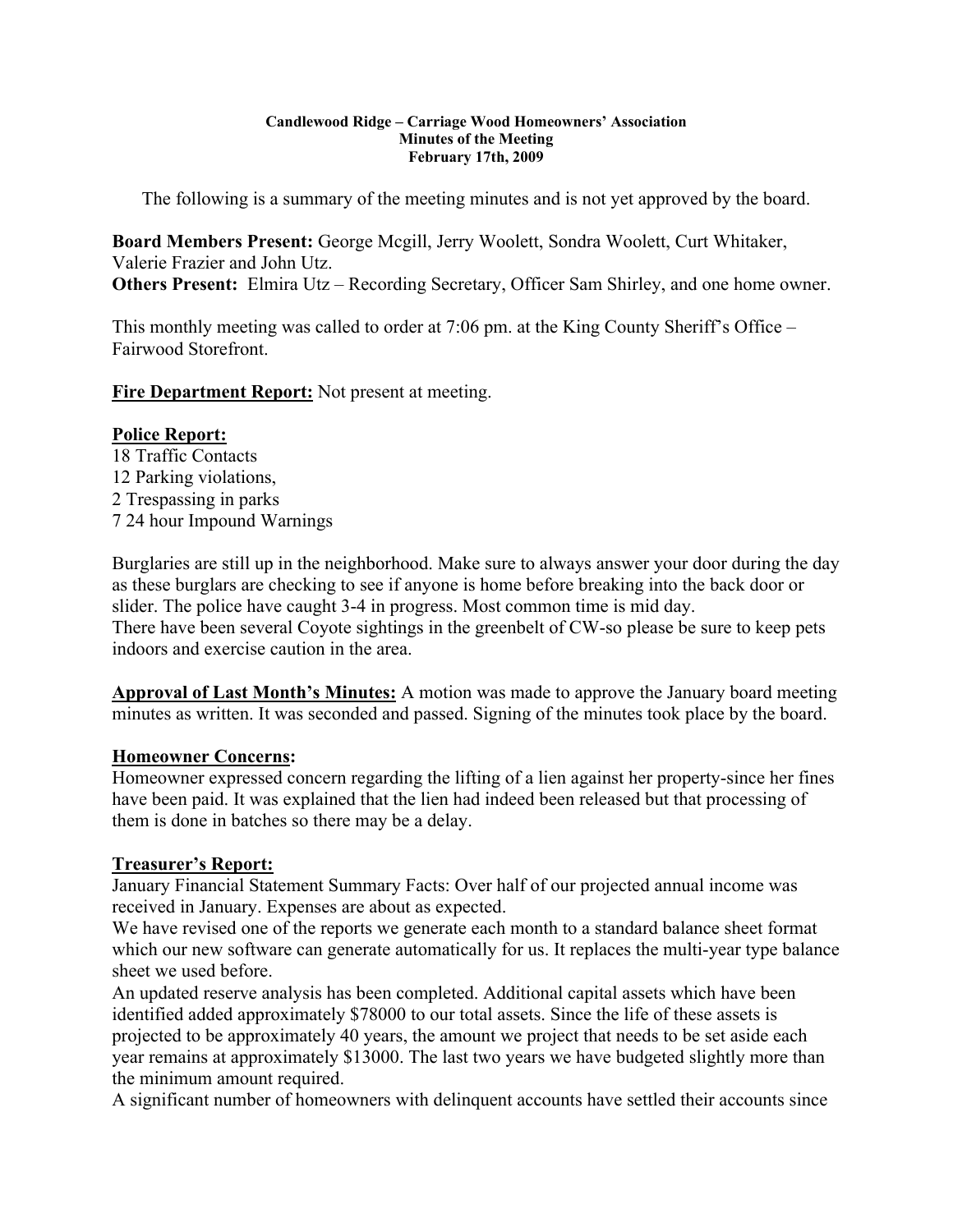the beginning of January. As a result we have been able to release approximately 18 liens. Most of the HOA's financial data has been transferred over to the new financial and management software. It is our intention to generate billing data using both the old and new software for the next couple of quarters to insure that the new software functions correctly.

The audit of our 2007 finances and a review of our 2008 finances have been completed by Cox and Gracia, our independent auditors. The auditors concluded that our financial statements were in conformity with accounting principles generally accepted in the United States of America.

#### **Complaints Negotiations Report:**

There are currently 36 open active complaints

- a. 1 is in the fine stage
- b. 22 have received their  $1<sup>st</sup>$  non-compliance letter
- c. 6 have received their  $2<sup>nd</sup>$  certified non-compliance letters
- d. 7 have received their  $3<sup>rd</sup>$  and final certified non-compliance letters, meaning fines are eminent.

Six non-compliance issues were closed since the last meeting.

Remember our rules and regulations require Christmas lights and other Holiday displays to be removed from view within 30 days following the date of the holiday. Several homes are not in compliance and non-compliance letters are being sent out as they are reported.

We are still receiving reports of mail theft in the neighborhood. If you are a victim, the theft should be reported to both the Post Office and Sheriff's Department. We recommend that homeowners invest in heavy duty individual locking mailboxes or go in with neighbors to obtain locked cluster mailboxes. Replacing mailboxes is the responsibility of individual homeowners.

### **Committee Reports: Common Areas Maintenance Report:**

Canber has been cleaning street drains and sidewalks on streets by the parks since they were not able to do the grass because of the snow and ice. Reminder to all Homeowners to keep the street drains clear on their streets.

Vandalism has not been too bad last month. However the Mutt Mitt post in CR (the one on the pipeline) was pushed over again – we are thinking of moving it up by the street where it is in plain sight.

Large Cyprus bush (CR) that was leaning onto HO's driveway was replanted and staked by Camber – they think it will survive. They also trimmed bushes and trees on this entry path as I requested.

Chain link fence / gate at King County retention pond in CR at SE 176th Pl. needs to be repaired – hinges have been pushed down.

**Reminder:** Our parks are private parks which exist for the use and enjoyment of HOA residents, their families and guests. They are not public parks. Our Park Usage Rules apply to everyone. Following are some of the rules that have been established to maximize safety and minimize liability and maintenance costs: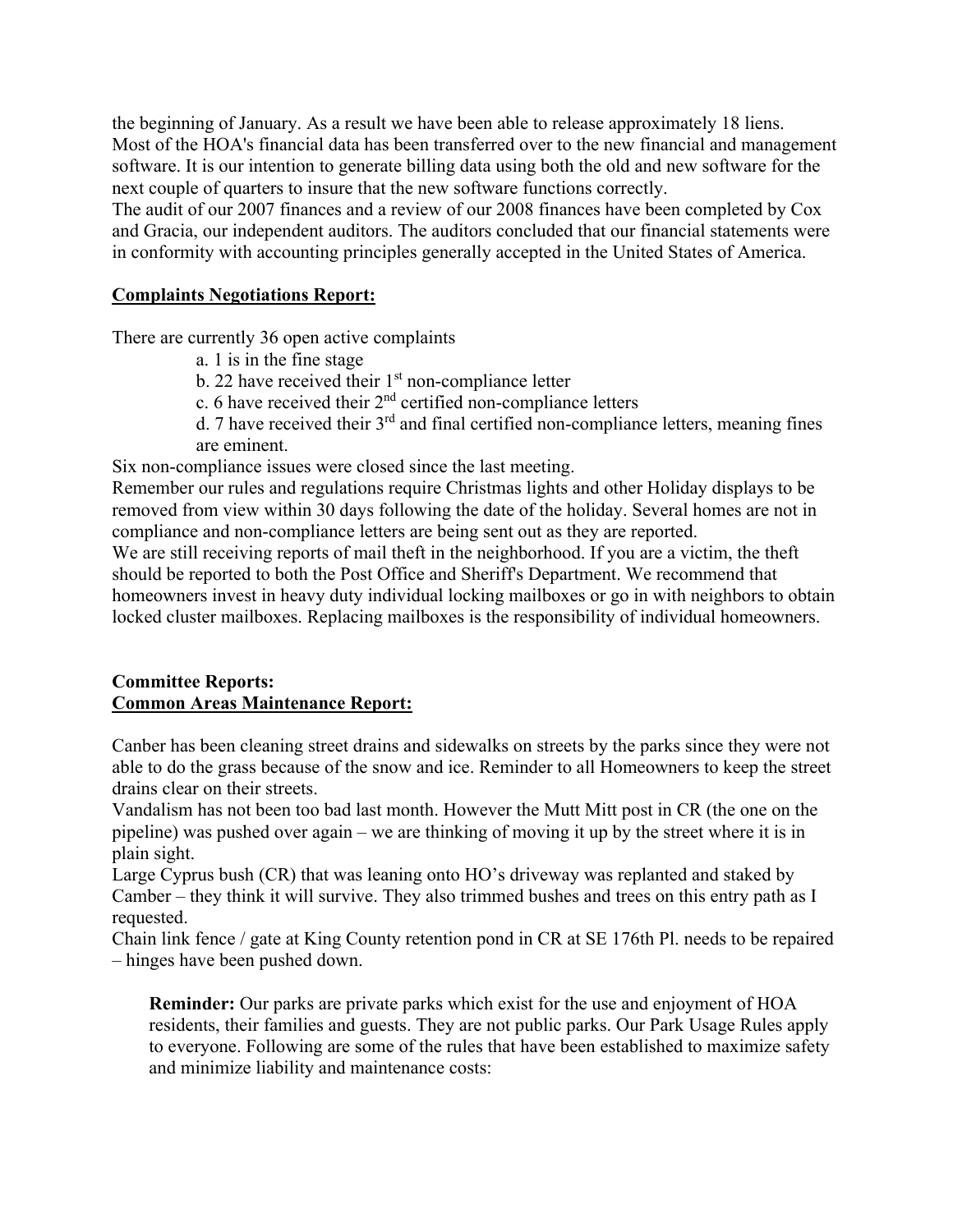Park Hours: 9:00 AM to dusk

No Smoking, alcohol, drugs, loud music, golfing, motorized vehicles or Fireworks are allowed.

Animals must be leashed and owners are responsible for cleaning up after their animals.

#### **Architectural Report:**

Eight ACC requests were submitted since the last meeting. One for room addition, one for landscaping, one for paint, three for window replacement and two for roofs.

Reminder - Our CC&Rs and Rules and Regulations clearly state that exterior projects such as roofs, painting, fencing, decks, major landscaping and patios require the submission and approval of an ACC request before commencing the project. The ACC has up to 30 days to respond to an ACC request but tries to respond much sooner than that. It is recommended that if a response to an ACC request has not been received within two weeks, the homeowner should contact the ACC Chairman via email at architecture ( $\hat{\omega}$ crcwhoa.org or by leaving a voice message at (425) 738-8611. **Please do not contact the ACC chairman OR ANY BOARD MEMBER via a home phone number.**

#### **Legal and Insurance Report:**

Communication continues with the HOA attorney regarding the complaint made by a homeowner against the Association and individual Board Members.

### **Rental Home / Change of Address Committee**

Nothing to new to report.

**Capital Improvement Committee** – Nothing new to report-if you have any suggestions please e-mail them.

**Welcoming Committee** – If you are new to the neighborhood and would like an HOA information packet, call the HOA phone number at (425) 738-8611 and leave a voice message or send an email request to HYPERLINK "mailto:info@crcwhoa.org"info@crcwhoa.org.

**Special Topics:** Visit our Website and contact the HOA via Email at: Web – HYPERLINK "http://www.crcwhoa.org/"www.crcwhoa.org Email – HYPERLINK "mailto:info@crcwhoa.org"info@crcwhoa.org

#### **Old Business:**

#### **New Business:**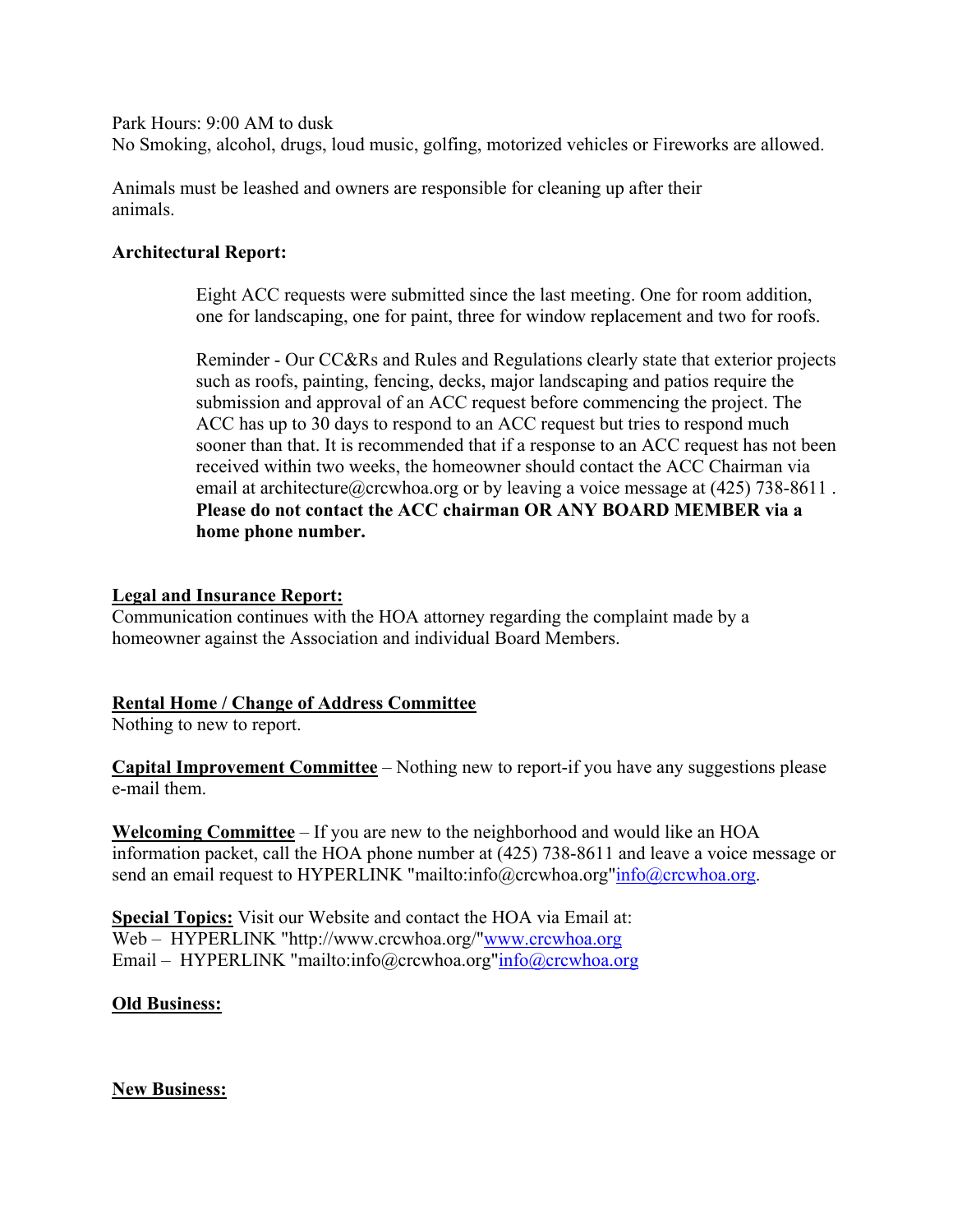Discussion of what to do about repeatedly uprooted mutt mit post in Candlewood Ridge park. 3 options offered-removed it permanently, move it to end of walkway where it will be more visible or make a bigger hole with cement to secure it. It was decided to move it to the end of the walkway as a first trial.

Discussion of taking an inventory of mailbox stands and of adopting standardized stands as an improvement project for the neighborhood.

Motion made for George McGill to be the new President-seconded and unanimously approved. Motion made for Curt Whitaker to be Vice President-seconded and unanimously approved. Motion made for Sandra Woolett to be the ACC chairperson-seconded and unanimously approved.

Motion made for George McGill to be CAM chairperson-seconded and unanimously approved. Motion made for Jerry Woolett to be Treasurer-seconded and unanimously approved. Motion made for John Utz to be the Legal and Insurance chairperson-seconded and unanimously approved.

Motion made for Valerie Frazier to be Member at Large-seconded and unanimously approved. Motion made for John Newcome to be Member at Large-seconded and unanimously approved. Motion made for Jerry Woolett to be the Complaints Chairperson-seconded and unanimously approved.

A motion was made to adjourn the meeting at 8:20 pm.

# **Next Board Meetings:**

March 16, 2009 at the King County Sheriff's Office, 7:00 pm.

April 21, 2009 at the King County Sheriff's Office, 7:00 pm.

Monthly meetings are usually held at **7:00 pm.** at the Sheriff's Office, Albertson's Shopping Center.

All Homeowners are welcome to attend. (425) 738-8611

# **Candlewood Ridge / Carriage Wood Announcements & Reminders**

**\*ACC Requests** - The HOA CC&Rs and Rules and Regulations documents clearly state that exterior projects such as roofs, painting, fencing, decks and patios require the submission and approval of an ACC request before commencing the project. The ACC has up to 30 days to respond to an ACC request but tries to respond much sooner. It is recommended that if a response to an ACC request has not been received within two weeks, the homeowner contact the ACC Chairperson via email at HYPERLINK "mailto:architecture@crcwhoa.org"architecture@crcwhoa.org or by leaving a voice message at 425-227-4227. ACC request forms can be found in the Fairwood Flyer or on the HOA website at HYPERLINK "http://www.crcwhoa.org/"www.crcwhoa.org. *Please do not contact the ACC Chairperson via a home phone number.*

**\*Carriage Wood and Candlewood Ridge Parks** – A policy has been established to maximum safety, minimize liability and maintenance costs, while allowing homeowners